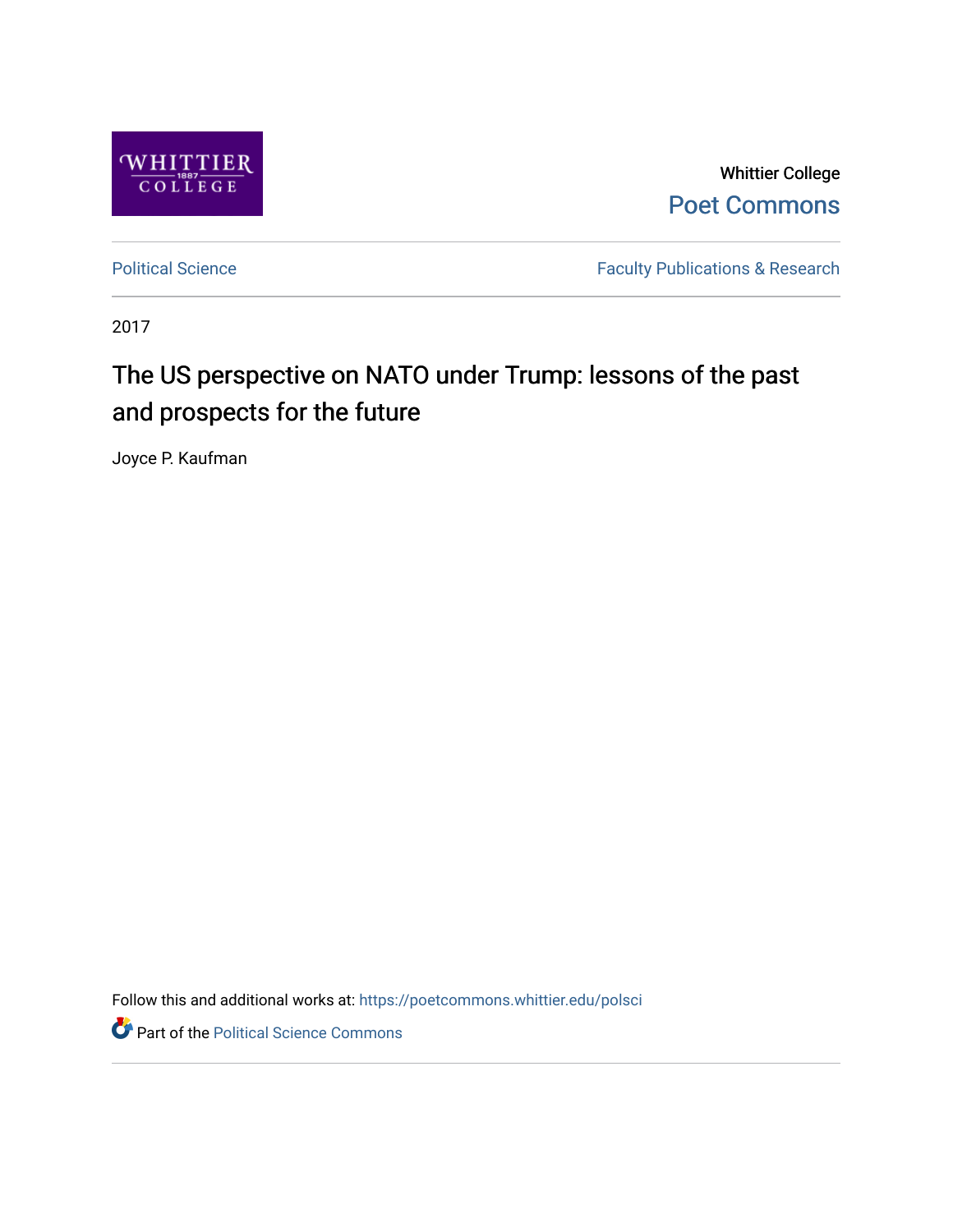# The US perspective on NATO under Trump: lessons of the past and prospects for the future

## JOYCE P. KAUFMAN

## Setting the stage

With a new and unpredictable administration taking the reins of power in Washington, the United States' future relationship with its European allies is unclear. The European allies are understandably concerned about what the change in the presidency will mean for the US relationship with NATO and the security guarantees that have been in place for almost 70 years. These concerns are not without foundation, given some of the statements Trump made about NATO during the presidential campaign—and his description of NATO on 15 January 2017, just days before his inauguration, as 'obsolete'. That comment, made in a joint interview with *The Times* of London and the German newspaper *Bild*, further exacerbated tensions between the United States and its closest European allies, although Trump did claim that the alliance is 'very important to me'.1 The claim that it is obsolete rested on Trump's incorrect assumption that the alliance has not been engaged in the fight against terrorism, a position belied by NATO's support of the US conflict in Afghanistan. Among the most striking observations about Trump's statements on NATO is that they are contradicted by comments made in confirmation hearings before the Senate by General James N. Mattis (retired), recently confirmed as Secretary of Defense, who described the alliance as 'essential for Americans' security', and by Rex Tillerson, now the Secretary of State.<sup>2</sup> **IOYCE P. KAUFMAN**<br> **Setting the stoge**<br>
With a new and unpredictable administration taking the reins of power-in Wash-<br>
ingrom, the Usture State from the Ustar Chinese have the Tompachia its include the state of the posi

It is important to note that the concerns about the future relationships between the United States and its NATO allies are not confined to European governments and policy analysts. In the United States some of the most notable members of the security establishment have also expressed dismay not only about President Trump's policy pronouncements as candidate and as President, but also about what US policy will be under the new administration. In fact, a letter published in the *Washington Post* signed by more than 30 of the most illustrious members of the US security and foreign policy community, including Madeleine Albright,

*International Affairs* **93**: 2 (2017) 251–266; doi: 10.1093/ia/iix009

<sup>&</sup>lt;sup>1</sup> James Masters and Katie Hunt, 'Trump rattles NATO with "obsolete" blast', CNN Politics, 17 Jan. 2017, http://edition.cnn.com/2017/01/16/politics/donald-trump-times-bild-interview-takeaways/. (Unless other-

wise noted at point of citation, all URLs cited in this article were accessible on 27 Jan. 2107.) <sup>2</sup> Michael R. Gordon and Niraj Chokshi, 'Trump criticizes NATO and hopes for "good deals" with Russia', *New York Time*s, 15 Jan. 2017, https://www.nytimes.com/2017/01/15/world/europe/donald-trump-nato. html?\_r=0.

<sup>©</sup> The Author(s) 2017. Published by Oxford University Press on behalf of The Royal Institute of International Affairs. All rights reserved. For permissions, please e-mail: journals.permissions@oup.com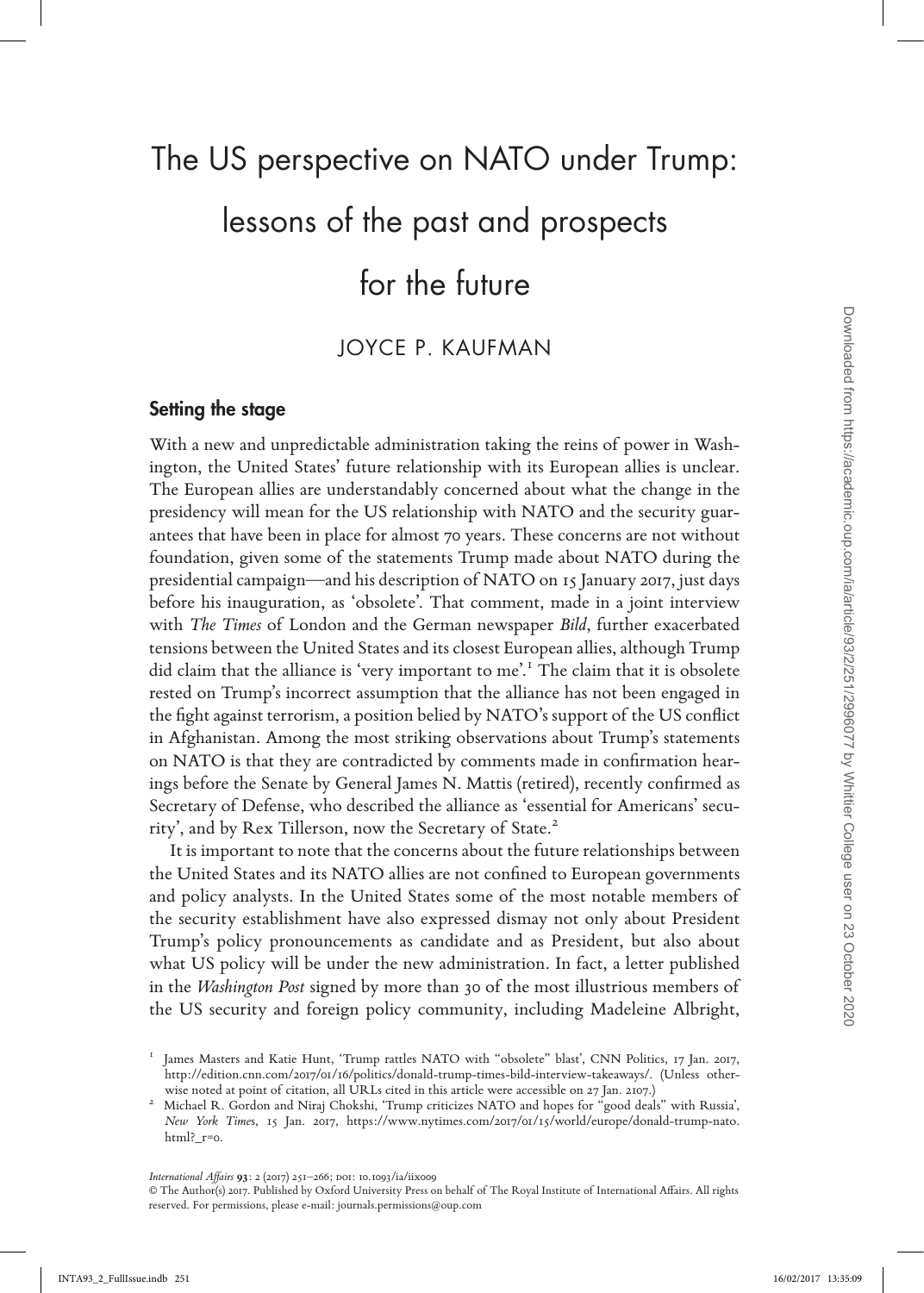Nicholas Burns and Wesley Clark, states clearly that '*our security is indivisible with our democratic allies in Europe*'and takes issue with some of Trump's campaign statements about the alliance in respect of the doubt they cast on the US commitment to NATO. The letter also emphasizes that '*A solemn obligation of the American President is to lead NATO*, to remain resolute in defense of our allies and to convince potential adversaries that we will stand up for NATO without fear or reservation. Every President, without exception, has accepted the wisdom of this strategy.'3 This is a point echoed by outgoing NATO Secretary-General Anders Fogh Rasmussen, who wrote in the preface to his book published in 2016: 'The world needs a policeman. The only capable, reliable and desirable candidate for that position is the United States. We need determined American global leadership.'<sup>4</sup> The question is whether the United States under a Trump administration wants to take on that role—and is capable of doing so—and whether other countries, especially the NATO allies, will accept that US leadership again.

During this time of transition and uncertainty, the best way to try to divine what the relationship will be between the United States and NATO is to look at the comments made in the confirmation hearings of James Mattis for Secretary of Defense and Rex Tillerson for Secretary of State, as well as those of candidate Trump. A particularly telling comment by Tillerson was his remark that 'our NATO allies are right to be alarmed at a resurgent Russia', suggesting that the alliance remains an important bulwark against Moscow. However, he also noted that he had not yet had a conversation with Trump about these issues.<sup>5</sup> And, in fact, during their respective confirmation hearings each of the men made statements that were contradictory to those that had been made by Trump as noted above, further raising concerns about what US security and foreign policy will be. INT43 A point encoded by outgoing peak to be considered anomal regular contains and the pelocid pelocid relation of the time of the stationary the condition and the stationary three from the stationary in the college user

As we look to the future, it is important to reflect on the evolution of the relationship between the US and its European allies to date, recognizing that it has not always been an easy one. In the past, shared values and commitment to democratic ideals, as well as the collective security nature of the alliance, have held it together and enabled it to weather these storms; however, given the changed political landscape of both the United States and Europe, there is no assurance that this will continue to be the case.

This article takes a historical perspective, exploring the evolution of the transatlantic relationship from the Harmel Report of 1967 up to the present. The focus is on some of the decisions made by individual US presidents, based on America's political and strategic needs at the time that contributed to strains and also recon-

<sup>3</sup> Letter available online at https://www.washingtonpost.com/blogs/post-politics/files/2016/08/NATO-statement-Final-080416.pdf (emphasis added). <sup>4</sup> Anders Fogh Rasmussen, *The will to lead: America's indispensable role in the global fight for freedom* (New York:

Broadside, 2016), p. ix.<br><sup>5</sup> Nick Waldhem, Joe Carroll and Margaret Talev, 'Tillerson veers from Trump line as Russia looms over hear-

ing', Bloomberg News, 11 Jan. 2017, https://www.bloomberg.com/politics/articles/2017-01-11/russia-mustbe-held-accountable-for-its-actions-tillerson-says. See also Alexander Lanoszka, 'Russian hybrid warfare and extended deterrence in eastern Europe', *International Affairs* 92: 1, Jan. 2016, pp. 175–96; Iver B. Neumann, 'Russia's Europe, 1991–2016: inferiority to superiority', *International Affairs* 92: 6, Nov. 2016, pp. 1381–400; Sten Rynning, 'The false promise of continental concert: Russia, the West and the necessary balance of power', *International Affairs* 91: 3, May 2015, pp. 539–52.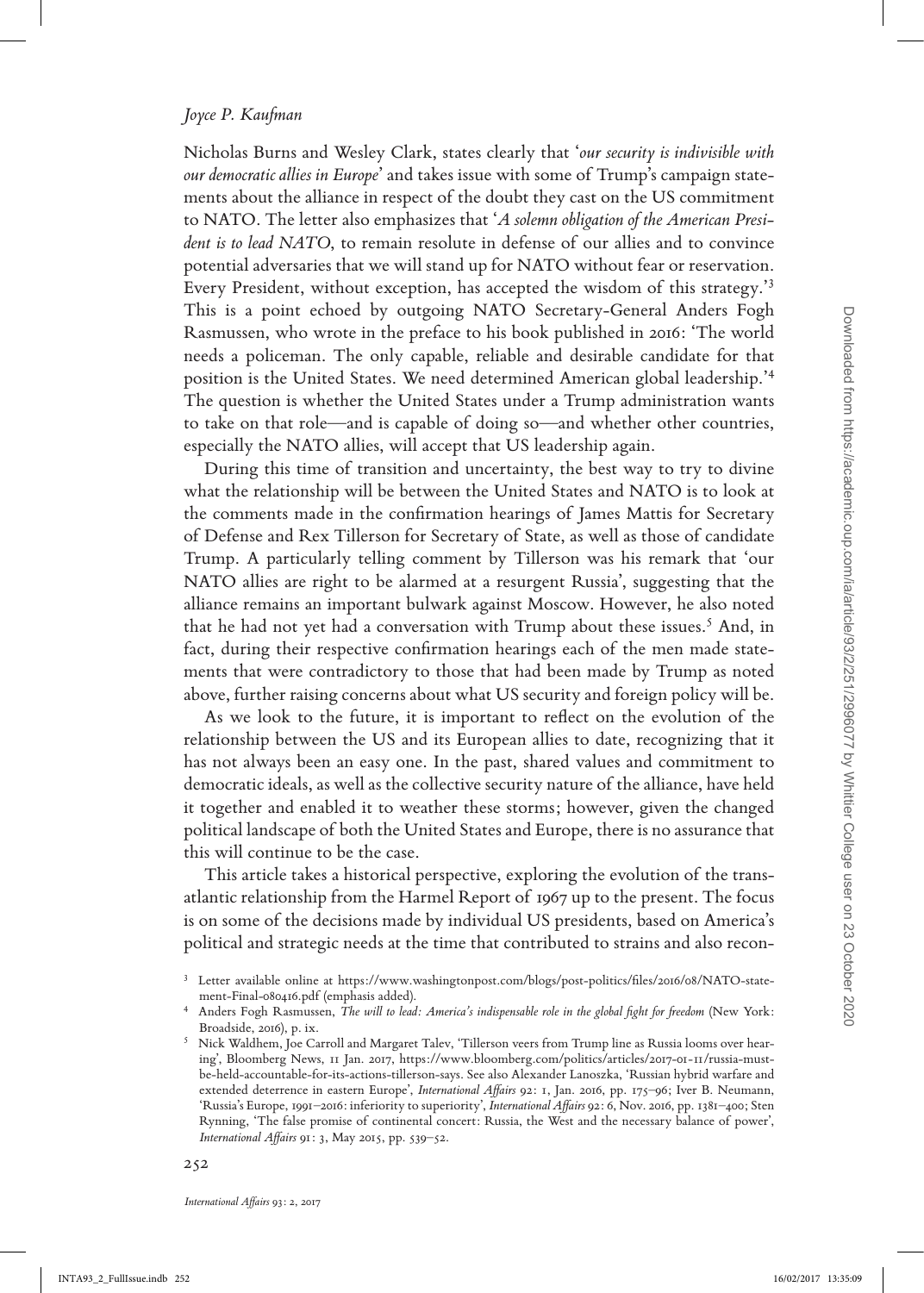ciliation between the United States and its European allies. That history should provide insight into the current relationship and some answers to the questions that are currently being raised about NATO, its relevance and the role of the United States in the alliance. Just as the Harmel Report, 50 years ago, was precipitated in part by the approaching 20th anniversary of the alliance in 1969, perhaps the questions that are being raised now by President Trump and members of his administration will prompt some additional re-evaluation that can strengthen the institution, or, at the very least, prompt a reaffirmation of its relevance in the light of a resurgent Russia. The other possibility is that they will continue to undermine an alliance at a delicate point in its existence.

## The US context for the Harmel Report

Fifty years ago, while NATO was undertaking the review that would lead to the Harmel Report of December 1967, the United States was engaged in a costly and bitterly divisive war in Vietnam. President Lyndon Johnson was promulgating his 'great society' domestic programmes at the same time as trying to manage a war in Asia that was seen not only as a fight against communism—this was the height of the Cold War—but also as a significant test of the United States and its military abilities. It was a war that the world was watching and that the United States ultimately lost; or, perhaps more accurately, it was a war that Vietnam won, prompting real and valid questions about the United States, its military, and some of its foreign policy decisions.

Although Vietnam was the focus of American politics, both domestic and foreign, it was a concern for the NATO allies primarily because of the possible impact it could have on the US commitment to Europe. The noted American political commentator and journalist Walter Lippman wrote a column in June 1965 following a trip to Europe stating that what he saw there was 'a spectacular decline in respect for United States foreign policy', and that he 'feared a decline of solidarity with the NATO partners that might result in their disillusionment with US leadership of the alliance'.<sup>6</sup> Despite the fact that through the Vietnam War the United States was making clear its determination to fight against communism anywhere in the world, a hallmark of its Cold War foreign policy, in devoting attention and resources to this conflict in Asia it risked undermining its ability to support Europe strategically if needed. Not unlike President Obama's 'pivot to the Pacific', the US focus on Vietnam prompted concern that Washington's attention to Asia was coming at the expense of its promises to Europe. Internation, co, ottober 1983. The college user of the results of the college user and the college user and the college user and the college user of the college user of the college user of the college user of the college

That said, the NATO allies were not unaware of the linkage between the war in Vietnam and perceptions of the West in its fight against communism globally. Not only was NATO aware of the potential threats coming from Asia, but some of the NATO allies, most notably Canada and the United Kingdom, supported the United States in its struggle against communism. Two other NATO members,

<sup>6</sup> Quoted in Lawrence S. Kaplan, *NATO and the UN: a peculiar relationship* (Columbia: University of Missouri Press, 2010), p. 79.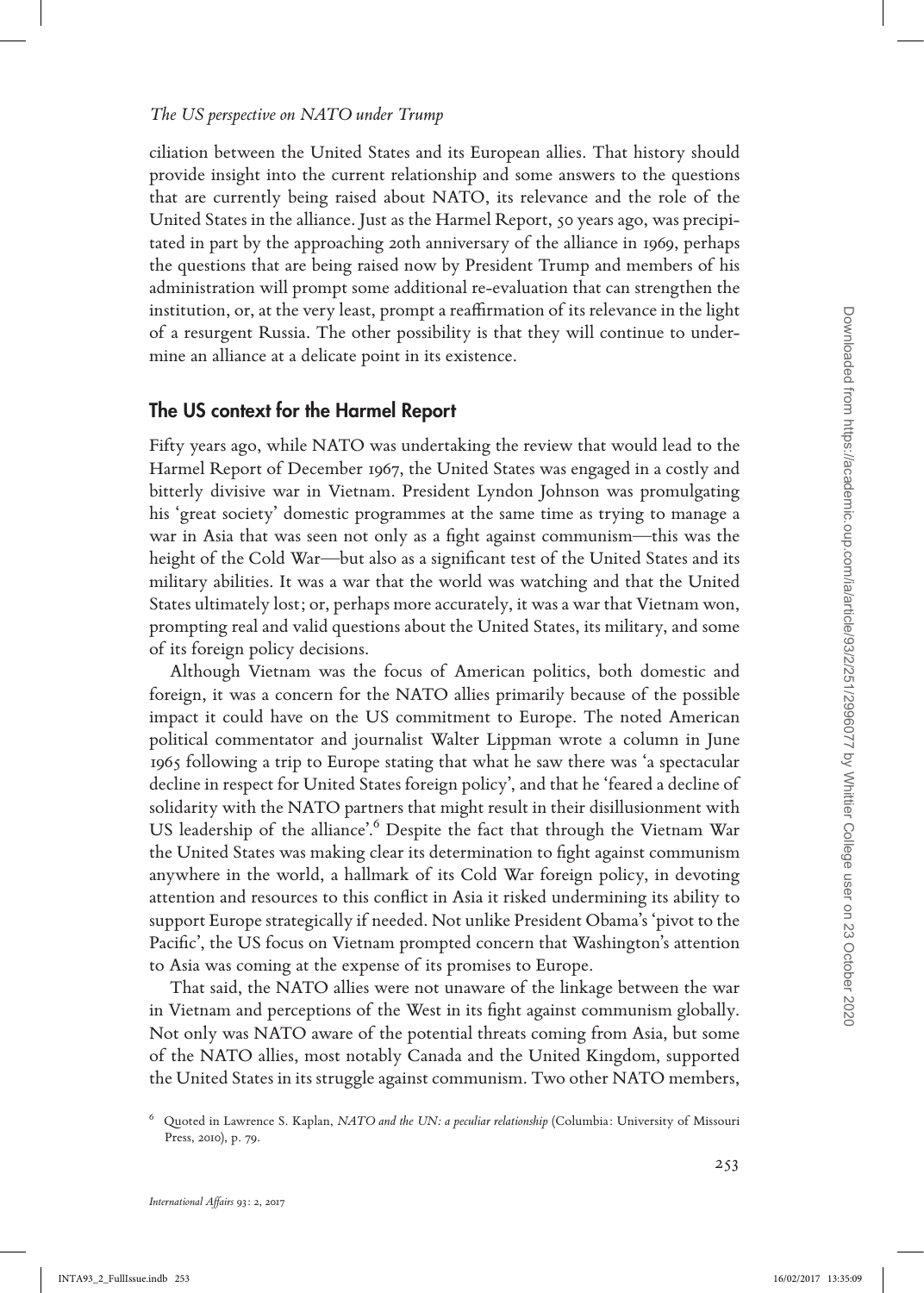Greece and Portugal, identified their own fights against communist forces as similar to the US experience in Vietnam. Notwithstanding those expressions of support, however, NATO Secretary-General Manlio Brosio, addressing the NATO parliamentary conference in Brussels in 1965, warned that 'a setback of the United States in Asia, for example, in Vietnam, would also be a grave setback for the whole of the West'.7 And the German delegate and member of the Bundestag Helmut Schmidt voiced the doubts that many Europeans already had about the United States when he warned that 'America's historic orientation toward the Pacific arena would drain the Atlantic alliance of its vitality as well as of US troops'.8

It is well known that divisions existed within the alliance at the time of the Harmel Report; the 1966 decision by French President Charles de Gaulle to withdraw from the integrated military command certainly stands as one example of a lack of common vision and understanding at that time. Further exacerbating the concerns was the possibility that NATO could cease to exist under the terms of Article 13 of the North Atlantic Treaty, which stated that: 'After the Treaty has been in force for twenty years, any Party may cease to be a Party one year after its notice of denunciation has been given.'<sup>9</sup> The twenty-year mark in 1969 was rapidly approaching.

It was these fears and the divisions within the alliance that set the context for the Harmel Report of December 1967, which identified two main tasks for the alliance: 'to maintain adequate military strength and political solidarity to deter aggression and other forms of pressure and to defend the territory of member countries if aggression should occur'; and 'to pursue the search for progress towards a more stable relationship in which the underlying political problems can be solved'.<sup>10</sup>

## The Harmel Report and US–NATO policy

The context in which the Harmel Report was produced is of crucial importance. As noted above, the United States was preoccupied during the period immediately preceding and following the adoption of this important NATO document. In 1969, Lyndon Johnson was replaced as president by Richard Nixon, who not only approached the war in Vietnam differently, but had a very different strategic vision for the United States. Nixon's approach to foreign and strategic policy, encouraged and supported by his Secretary of State Henry Kissinger, was to engage in a policy of detente with the two major communist countries, the Soviet Union and China. In pursuit of this intended reordering of the international system, Nixon had to extend his focus beyond Europe, although NATO was part of his political agenda early in his tenure. In fact, it can be argued that Nixon's strategic States which the Flamin of the selection of the real is the real in the solution of the solution of the solution of the solution of the solution of the solution of the solution of the solution of the solution of the solut

<sup>7</sup> Quoted in Kaplan, *NATO and the UN*, p. 82. <sup>8</sup> Quoted in Kaplan, *NATO and the UN*, p. 83. <sup>9</sup> The North Atlantic Treaty (Treaty of Washington), Washington DC, 4 April 1949, in *NATO Handbook Documentation* (Brussels: NATO Office of Information and Press, 1999), p. 39. <sup>10</sup> *The future tasks of the alliance* (Harmel Report), Brussels, 13–14 Dec. 1967, in *NATO Handbook Documentation*, p.

<sup>195.</sup>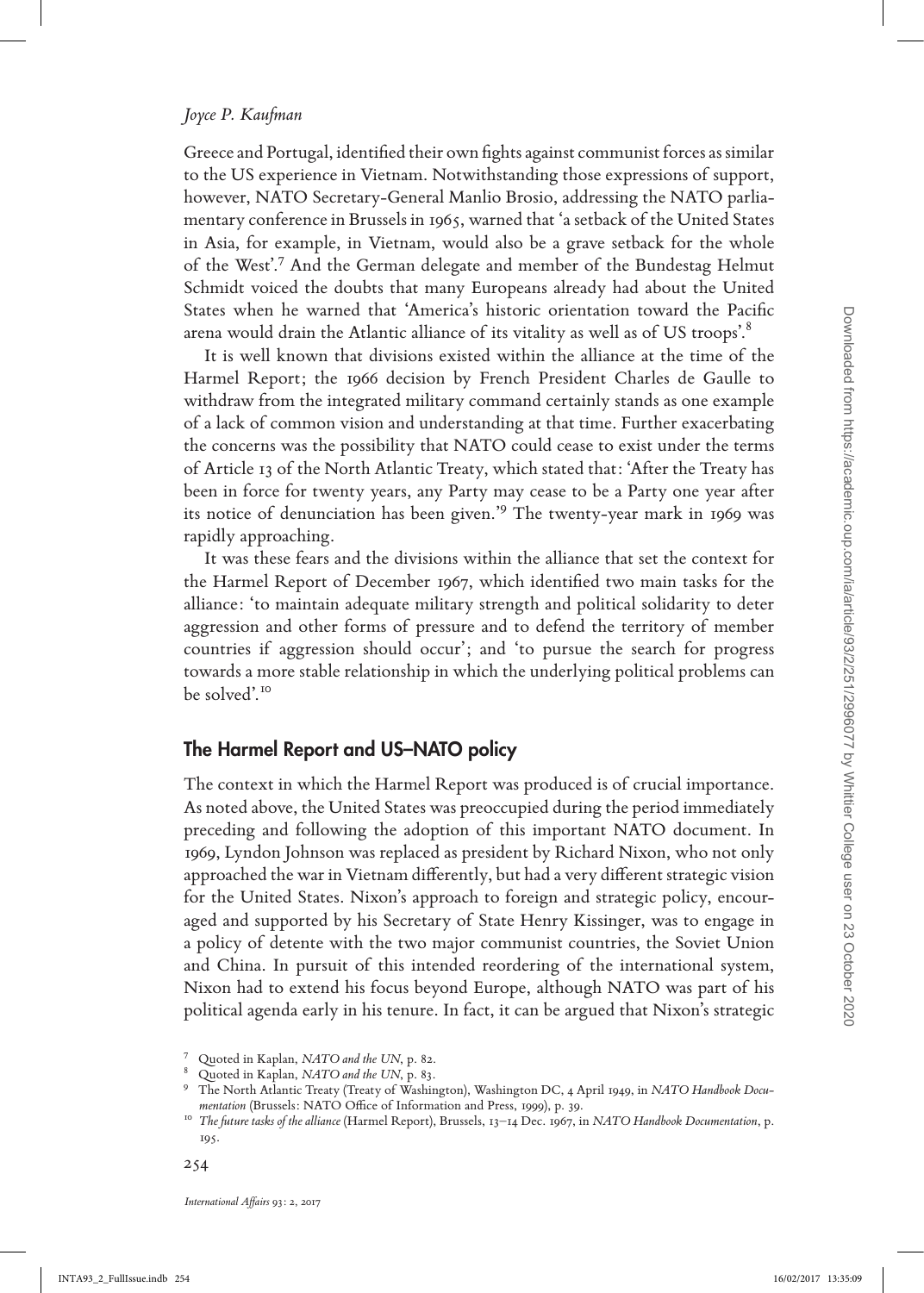vision would not have been possible without a strong and stable Atlantic alliance; shoring that up and providing a broader rationale for its existence were among the early items on Nixon's foreign policy agenda.

Nixon's first tour outside the United States as president took him to western Europe in February 1969, including a visit to NATO headquarters. In a statement before embarking on the journey, Nixon said: 'The purpose of this trip is to underline my commitment to the closest relationship between our friends in Western Europe and the United States. I would like to lift these relationships from a concern for tactical problems of the day to a definition of common purpose.' Regarding NATO specifically, he went on to assert that 'the Alliance, held together in its first two decades by a common fear, needs now the sense of cohesiveness supplied by common purpose'.11

The importance of NATO and the US relationship with the countries of western Europe was further underscored in an address given by Kissinger, in which he said: 'The President believes that our relations with Western Europe are of overriding importance—because they are the oldest and closest allies and also because a stable world is inconceivable without a European contribution.'12 In fact, according to documents mined from the Nixon Foundation, the trip to Europe was an important part of Nixon's (and Kissinger's) pursuit of the administration's strategic vision and larger foreign policy goals. Shortly after returning from that trip, at the 20th anniversary meeting of NATO in Washington DC, Nixon asked for the creation of 'a committee on the challenges of modern society ... to explore ways in which the experience and resources of the Western nations could most effectively be marshaled toward improving the quality of life of our peoples' and to help twentieth-century man to learn 'how to remain in harmony with his rapidly-changing world'.<sup>13</sup> The subsequent creation of the Committee on the Challenges of Modern Society (CCMS) was designed, in conjunction with the Harmel Report, to ensure NATO's relevance in a changing world, at least from the US perspective.<sup>14</sup> IN which we have the content of the College and the College user of the college the content of the college the second from the college that the Allines.<br>
Heli regular particle from the college to the college user of colle

In many ways, the underlying goals of the CCMS stressed the importance of Article 2 of the NATO Treaty with its emphasis on cooperation and friendly political and economic relations,<sup>15</sup> and the belief that the strength of the alliance depended as much on the vitality of the individual member states as on their military strength.<sup>16</sup> According to Nichter, the CCMS 'marked a formal entrance of the alliance into the area of détente'.17 More important, perhaps, is that Nixon

<sup>11</sup> Richard Nixon, 'Statement on the forthcoming visit to western Europe', 6 Feb. 1969, http://www.presidency. ucsb.edu/ws/index.php?pid=2219. <sup>12</sup> Quoted in Chris Barber, 'Why Europe was President Nixon's first foreign trip', 5 March 2014, http://nixon-

foundationblog.org/europe-president-richard-nixon/. <sup>13</sup> 'Address by President Nixon to the North Atlantic Council', Washington DC, 10 April 1969, https://history.

<sup>&</sup>lt;sup>14</sup> See Tiffany Thompson, 'President Nixon's vision of NATO', 2 Nov. 2016, https://www.nixonfoundation. org/2016/11/president-nixons-vision-nato/.<br><sup>15</sup> See Article 2 of the North Atlantic Treaty, http://www.nato.int/cps/en/natohq/official\_texts\_17120.htm.<br><sup>16</sup> See Luke A. Nichter, *Richard Nixon and Europe: the reshaping of* 

University Press, 2015), p. 14. <sup>17</sup> Nichter, *Richard Nixon and Europe*, p. 16.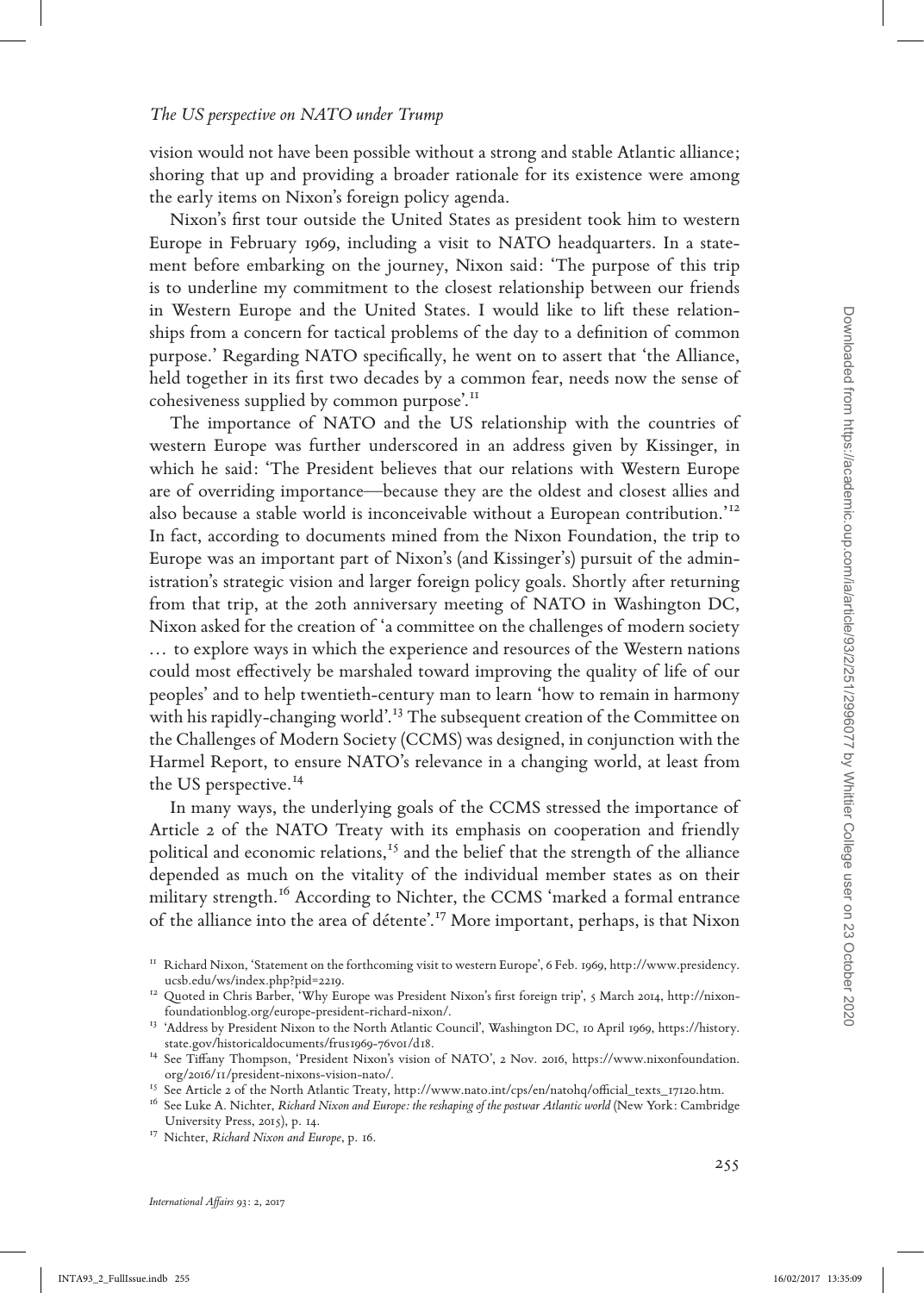used his European trip and subsequent call for the creation of the CCMS to stress the need for the allies to bear a greater share of the common defence burden, a point that has been repeatedly raised subsequently, most recently by Trump. Furthermore, the idea was established that NATO is not only a collective security agreement but also a relationship with the potential to bind like-minded countries together in any number of ways for their mutual benefit.

Many of Nixon's policies outraged and further estranged the other members of NATO. An example of this is Nixon's decision in 1971 to implement a radical change in US monetary policy that resulted in the end of the Bretton Woods economic system that had been in place since the end of the Second World War, a decision that was made without adequate consultation with the European nations.<sup>18</sup> In effect, 'they were supposed to be American allies, but they were not being treated like allies'.19 As Nixon's larger strategic vision was being implemented, the US relationship with Europe was eclipsed by other priorities. While the Nixon administration did attempt to repair some of the fractures it had created, these moves were greeted sceptically by European leaders who had seen this attempted before. Simultaneously, political changes in European countries, coupled with the movement towards enlargement of what was then the European Economic Community, shifted attention away from the United States. 'Over time, Europeans became frustrated with their diminished place in American foreign policy';<sup>20</sup> and this was a concern that the Nixon administration did little to address. This is further evidence of the emergence of a dual pattern whereby the United States pursued policies deemed to be in its own national interest, often at the expense of Europe, while at the same time the European countries were developing their own policies, both individually and collectively, that minimized or excluded the United States. INTEX POLICIAL SECULAR SECULAR SECULAR SECULAR SECULAR SECULAR SECULAR SECULAR SECULAR SECULAR SECULAR SECULAR SECULAR SECULAR SECULAR SECULAR SECULAR SECULAR SECULAR SECULAR SECULAR SECULAR SECULAR SECULAR SECULAR SECUL

## **Patterns**

The 30-year period from Nixon to the Bush era was not always an easy one for the US relationship with other NATO members. The four years of the Carter administration (1977–81) were characterized by a series of blunders that further divided the United States from its allies. The ill-conceived enhanced radiation warhead (ERW) decision, coupled with Helmut Schmidt's lecture to the International Institute of Strategic Studies in October 1977,<sup>21</sup> called into question the United States' commitment to NATO, fostering a renewed feeling of estrangement on both sides of the Atlantic. Carter was followed by eight years of Ronald Reagan during which the Cold War was approaching its end. The excellent relationships Reagan had with his fellow conservative heads of government, Margaret Thatcher in

<sup>&</sup>lt;sup>18</sup> For more detail about the end of Bretton Woods and the restructuring of US economic and monetary policy and the impact of this change on the allies, see Nichter, ch. 2, 'Closing the gold window', in *Richard Nixon* 

and Europe, pp. 36–67,<br><sup>19</sup> Nichter, *Richard Nixon and Europe*, p. 88.<br><sup>20</sup> Nichter, *Richard Nixon and Europe*, p. 218.<br><sup>21</sup> The full text of the Alastair Buchan Memorial Lecture given on 28 Oct. 1977 by Helmut Schmidt, Chancellor of the Federal Republic of Germany, can be found in *Survival* 20: 1, Jan.–Feb. 1978, pp. 2–10, and online at https://www.wilsoncenter.org/sites/default/files/Euromissiles\_Reader\_PartI\_SectionA.pdf.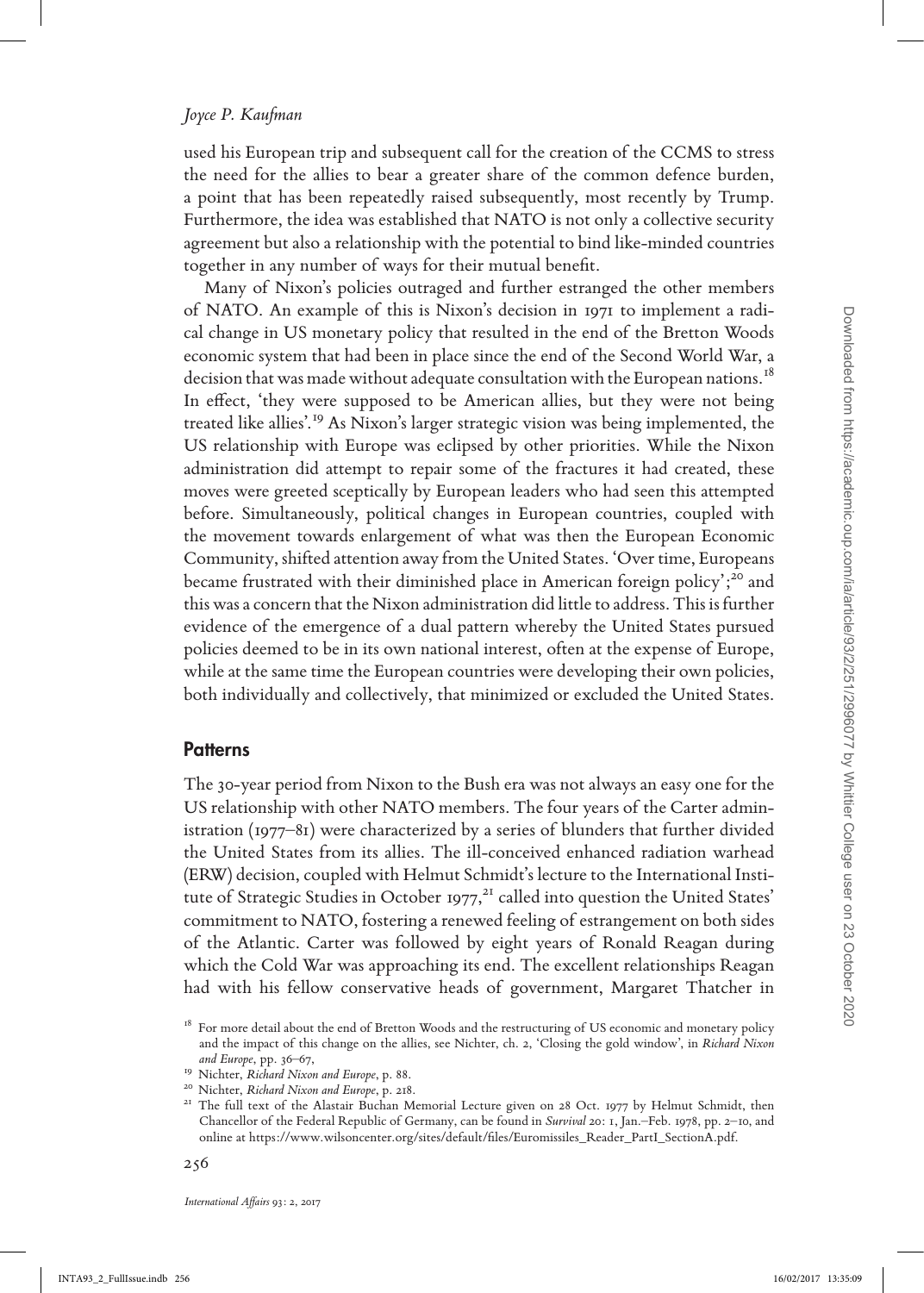### *The US perspective on NATO under Trump*

Britain and Helmut Kohl in Germany, helped strengthen US–European relations during this period. Nonetheless, there were also critical areas of disagreement. Britain's attack on the Falklands in 1982 was carried through over the objections of the allies, as was Reagan's announcement of the possible creation of the Strategic Defense Initiative (SDI) in 1983 and the US bombing of Libya in 1986.<sup>22</sup> SDI was especially important in reinvigorating the Western European Union (WEU) at a time when its activities had lost momentum—another indicator of growing European independence *vis-à-vis* the United States.

As a collective security alliance, NATO took the initiative in starting to address the changing geostrategic and political environment following the end of the Cold War, arriving at a Declaration on a Transformed North Atlantic Alliance (the London Declaration) in 1990, and in the following year producing the Rome Declaration which affirmed the key role of NATO even in a changing world and a new Strategic Concept for the alliance for the future; both of these reaffirmed the fundamental principles of the alliance while also seeking to adapt the alliance to changing global realities. The Strategic Concept was especially prescient in identifying possible risks to the alliance likely to result 'from the serious economic, social and political difficulties, including ethnic rivalries and territorial disputes which are faced by many countries in Central and Eastern Europe'.<sup>23</sup>

In fact, as Yugoslavia disintegrated into brutal ethnic conflict, serious differences arose about how to address that situation while NATO was also dealing with President Clinton's call for enlargement in 1994.<sup>24</sup> The subsequent war in Kosovo in 1999 and the disagreement about the use of ground forces there, something to which Clinton was adamantly opposed, caused further division.<sup>25</sup> As the alliance was dealing with the aftermath of the wars in former Yugoslavia and the events leading up to the Kosovo conflict, at a ministerial meeting in Berlin in 1996 it developed a framework for cooperation with the EU that would evolve into 'Berlin Plus' in 2002. This grew from the 1990 London Declaration and the belief that 'the development of a European identity in the domain of security will strengthen Alliance solidarity'.<sup>26</sup> Later in 1996 this was accompanied by the emergence of the European Security and Defence Identity (ESDI) which, in effect, allowed for the creation of European-led security coalitions. These depended heavily on the resuscitated WEU, although, as Rynning notes, 'this [compromise] was sufficiently ambiguous to let some actors (i.e. the United States) claim that NATO was now established as the bedrock of Europe's security architecture and INTERT CONSERVATION CONSERVATION CONSERVATION IN EVALUATION IN the college of the college of the college user of the college user of the college user of the college user of the college user of the college user of the coll

<sup>&</sup>lt;sup>22</sup> The only NATO country to support the United States in this enterprise was Britain; other European countries refused US permission to use bases in their countries and to overfly their territory in the course of the bomb-

ing raids. <sup>23</sup> 'The Alliance's Strategic Concept', in *NATO Handbook* (Brussels: NATO Office of Information and Press,

<sup>1995),</sup> p. 237.<br><sup>24</sup> See e.g. James M. Goldgeier, *Not whether but when: the US decision to enlarge NATO* (Washington DC: Brookings<br>Institution, 1999).

<sup>&</sup>lt;sup>25</sup> For further discussion about the different approaches to the use of ground forces in Kosovo, see Joyce P. Kaufman, 'War in Kosovo and its aftermath, 1999', in *NATO and the former Yugoslavia: crisis, conflict and the Atlantic* 

*alliance* (Lanham, MD: Rowman & Littlefield, 2002), ch. 6, pp. 171–208. <sup>26</sup> Sten Rynning, *NATO renewed: the power and purpose of transatlantic cooperation* (New York: Palgrave Macmillan, 2005), pp. 29–30.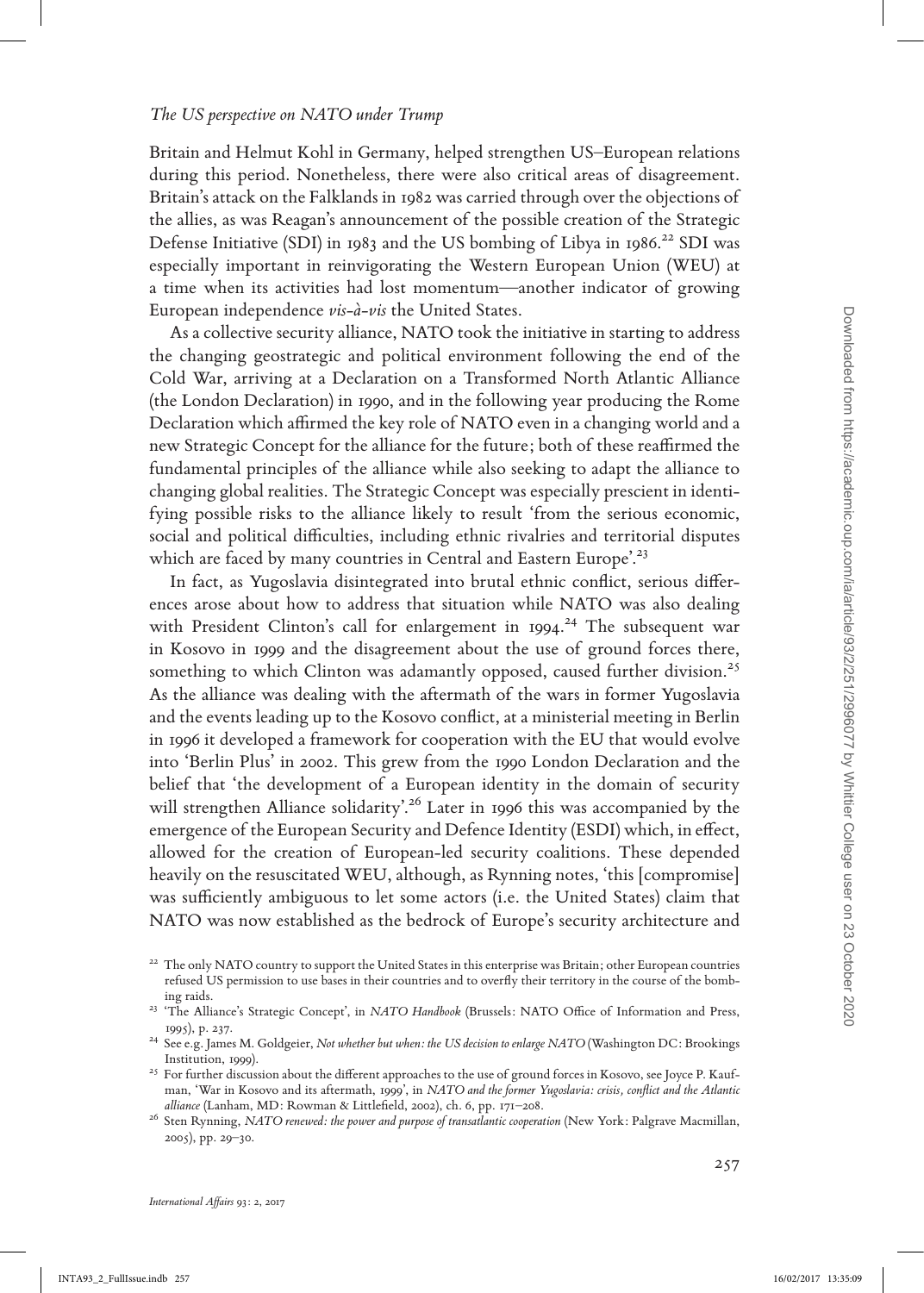others (i.e. France) that the European option was on track to grow increasingly autonomous'.27 NATO would have to make some changes or 'reforms' in order to ensure the viability of this evolving relationship, which it did at the same time as dealing with enlargement issues. One result was that NATO members were put into a position where 'they needed to clarify their choice of design for future cooperation'.28 Or, to put it another way, these changes, including a resurgent European security arrangement, required NATO to address its role in a changing world coupled with an internal power struggle about the leadership and direction of the alliance.

## 9/11 and its aftermath

While the George W. Bush administration initially came into office with a call for a neo-unilateralist, almost isolationist foreign policy, the attacks of 9/11 forged a new direction for US foreign policy; once again the United States was actively involved internationally with a 'you are either with us or against us' brand of foreign policy. When Bush pursued policies that he felt were in the best interest of the United States, including the decision to go into Iraq and to pursue Saddam Hussein in March 2003 without UN approval, his actions created rifts with NATO allies and also shifted world opinion against the United States. While few contested the wisdom of, or justification for, the war with Afghanistan, alleged to be harbouring Al-Qaeda and specifically the individuals behind the 9/11 attacks, many saw the war with Iraq as an unnecessary diversion. That decision remains controversial today.<sup>29</sup> And it can be argued that the United States has yet to rebuild the relationships with its allies that were fractured by the Bush decision to invade Iraq. We can consider the state of the state of the state of the state of the state of the state of the state of the state of the state of the state of the state of the state of the state of the state of the state of the state

The events of 9/11 significantly altered the priorities of the Bush administration, creating the 'global war on terror' and making this the United States' highest foreign policy priority. From that time forward, all aspects of the Bush administration's foreign and security policy stemmed from, and were justified by, the need to support the 'war on terror'. It is therefore instructive to review an article written by Condoleezza Rice in 2000, prior to the presidential election, and to note the attention she paid there to the US national interest, which she defined 'by a desire to foster the spread of freedom, prosperity and peace'.30 It was that

<sup>&</sup>lt;sup>27</sup> Rynning, *NATO renewed*, p. 30.<br><sup>28</sup> Rynning, *NATO renewed*, p. 38.<br><sup>29</sup> This decision has been examined from a number of political and policy perspectives in a plethora of books, many of which came out during or shortly after the end of the Bush administration. Among them are Thomas Ricks, *Fiasco: the American military adventure in Iraq, 2003–2005* (New York: Penguin, 2006); Todd S. Purdum, *A time of our choosing: America's war in Iraq* (New York: Times Books, 2003); Michael R. Gordon and General Bernard E. Trainor, *The endgame: the inside story of the struggle for Iraq, from George W. Bush to Barack Obama* (New York: Vintage, 2012). All three of these rely on interviews and documents to tell the story of the war with Iraq and how it evolved. See also Carlotta Gall, *The wrong enemy: America in Afghanistan, 2001–2014* (New York: Mariner, 2014), which addresses the impact of the US invasion on Afghanistan and its people; Rajiv Chandrasekaran, *Imperial life in the Emerald City: inside Iraq's Green Zone* (New York: Vintage, 2006), which looks at Iraq in the immediate aftermath of the US invasion in 2003. <sup>30</sup> Condoleezza Rice, 'Promoting the national interest', *Foreign Affairs* 79: 1, Jan.–Feb. 2000, p. 62.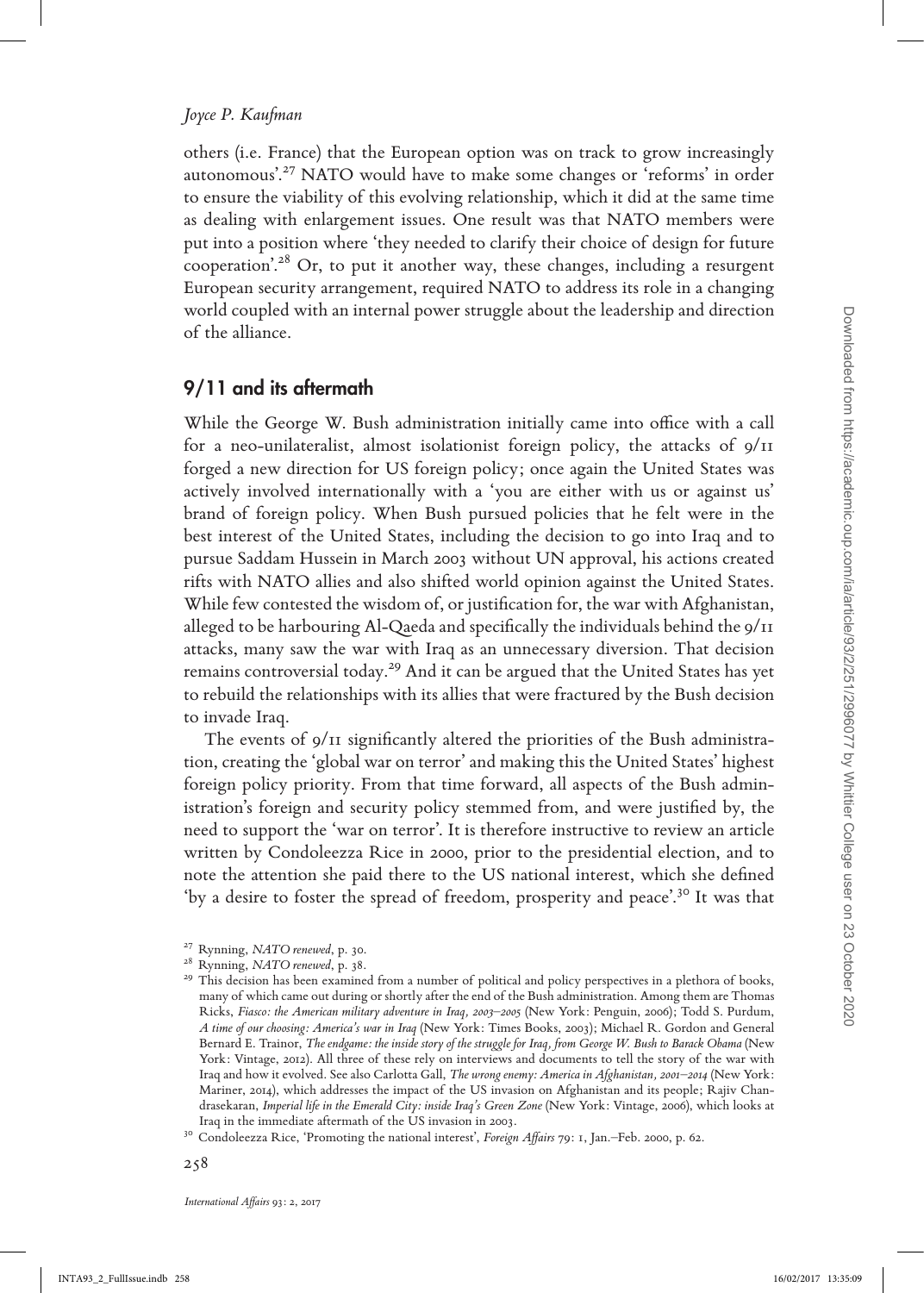desire to spread freedom and democracy that ultimately was used to justify the US decision for war in Iraq, eclipsing the initial rationale for the attack, which was 'regime change' and the desire to eliminate the spread of weapons of mass destruction allegedly possessed by Iraq.

It is also important to note that the decision to go into Iraq was not without dissenters even within the administration. Secretary of State Colin Powell, who had been the military director of the first Gulf War, warned of the possible dangers of such a mission, and was quoted as warning the President at a meeting in August 2002 that 'We'd own a country.'31 Nonetheless, the decision was made that the campaign in Iraq was to be a priority.

Despite his suspicion of international organizations such as the UN, Bush was persuaded of the necessity of going to that organization to seek international legitimation of his decision. In a speech before the General Assembly in September 2002, Bush made it clear that unless Iraq complied with the UN Security Council resolutions demanding that weapons inspectors be allowed back into the country, action would be taken, and he left no doubt that the United States would go it alone if necessary. But Germany, a major NATO ally, was already voicing opposition to any war in Iraq, as was France, another ally. Six months before the war with Iraq, then, disagreements as to the next steps to be taken were already brewing between the United States and some of its closest European allies. Only Britain was showing complete support for Washington.

Bush took the opportunity of the State of the Union message in January 2003 to make the implicit case for war, claiming that Saddam had systematically violated the agreement to dismantle all weapons of mass destruction.<sup>32</sup> Then in February, despite his own reservations, Powell went to the UN to make the case against Saddam Hussein there and to persuade other countries of the need for military action. Although UN Secretary-General Kofi Annan warned that without the support of the Security Council the legitimacy of any such action would be questioned, on 19 March 2003 President Bush announced that 'at this hour American and coalition forces are in the early stages of military operations to disarm Iraq, to free its people, and to defend the world from grave danger'.33 The result was a significant schism between the United States and its allies, which proved to be especially damaging at a time when the United States was building support for, and needed to sustain allied commitment to, the continuing conflict in Afghanistan. or through the second to the second from the second from the UNI Book and the UNI Book and the UNI Book and the UNI Book and the UNI Book and the UNI Book and the UNI Book and the UNI Book and the UNI Book and the UNI Boo

A 2016 biography of President Bush concludes as follows: 'Whether George W. Bush was the worst president in American history will be long debated, but his decision to invade Iraq is easily the worst foreign policy decision ever made by an American President.'34 Analysts may argue about that judgement. However, what is undeniable is the damage that decision did to the United States' prestige,

<sup>&</sup>lt;sup>31</sup> Purdum, *A time of our choosing*, pp. 41–2.<br><sup>32</sup> George W. Bush, 'State of the Union Address', 28 Jan. 2003, http://www.washingtonpost.com/wp-srv/ onpolitics/transcripts/bushtext\_012803.html. <sup>33</sup> 'President Bush's address on the Iraqi invasion', 19 March 2003, http://blogs.wsj.com/dispatch/2013/03/18/

full-text-of-president-george-w-bushs-speech-march-19-2003/. <sup>34</sup> Jean Edward Smith, *Bush* (New York: Simon & Schuster, 2016), p. 660.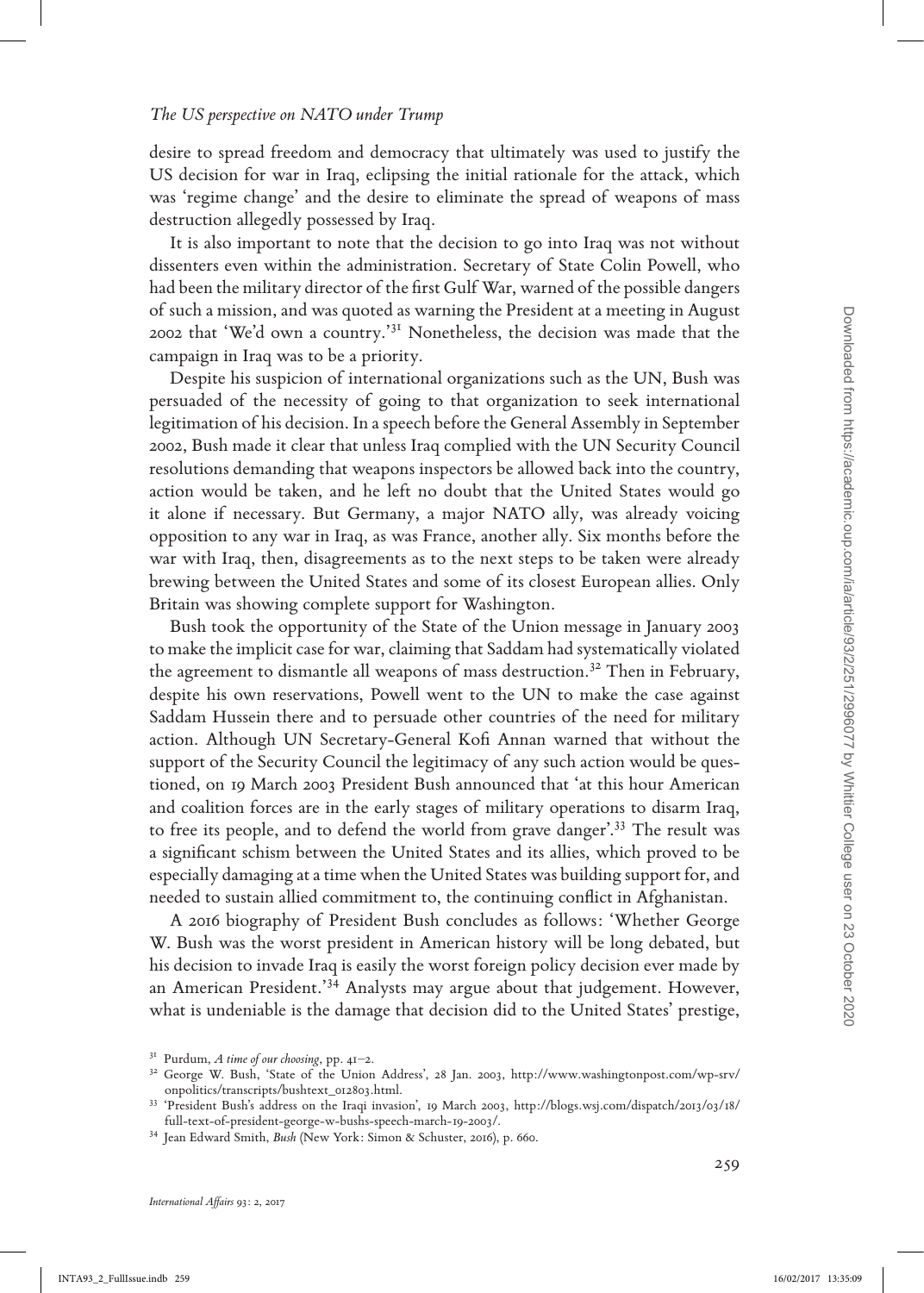its economy and its relationship with its allies. In retrospect, it is possible to ask whether the severe differences that have emerged between the United States and some of its allies in recent years were solely the result of the Iraq War, or whether that war simply provided the occasion for deep-seated differences to be brought to the surface once again.

## The Obama administration

After the divisiveness of the Bush years, which seriously disturbed the alliance, the candidacy of Barack Obama was enough to begin to restore a sense of hopefulness, although foreign policy was quickly eclipsed by the global economic crisis which hit just a few months prior to his election. Rightly or not, the United States was blamed for the economic downturn that affected not only it, but most of the rest of the world. In fact, a 2008 Pew poll found that 'the US image is suffering almost everywhere', at least in part because 'in the most economically developed countries, people blame America for the financial crisis'.35 Thus, the emphasis of the presidential campaign quickly shifted to economics, although Obama also made it clear that, if elected president, among his first priorities would be foreign policy: specifically, ending the war in Iraq, giving renewed attention to the war in Afghanistan, closing the prison camp at Guantánamo Bay and, in general, working to restore the United States' position in the world.

In his first inaugural address as president, on 20 January 2009, Obama set out his foreign policy stance with clarity and emphasis: 'Know that America is a friend of each nation and every man, woman, and child who seeks a future of peace and dignity, and that *we are ready to lead once more*.'36 Philip Gordon notes that simply 'having a new face in the White House will itself do much to restore many allies' disinclination to work closely with the United States'.37 While that was true initially, the onus was on the Obama administration to show that it could follow through on its campaign promises and that the United States *could* lead once more. This has not proved to be an easy task. Within his first year in office, Obama outlined how he proposed to deal with the continuing conflicts in Iraq and Afghanistan, criticizing the lack of attention to Iraq and announcing the 'surge' in troops to redress it. During the remainder of his tenure in office, Obama worked hard to re-establish the pre-eminent role that the United States had played globally. He gave speeches in Ankara in April 2009 and in Cairo in June 2009, both specifically reaching out to the Muslim world to try to mend the ties frayed by the years of the Bush administration. In both of these he stressed an important theme: 'America is not—and never will be—at war with Islam.'38 The Ankara speech was especially important; After the divisiveness of the Bush years, which seriously disturbed the alliance, the candidary of Bural Obush variously to begin to record a sum of hepitalities, shown that the Mayer and the shell from the shell from the

<sup>35</sup> *Global public opinion in the Bush years (2001–2008)*, Pew Global Attitudes Project, http://www.pewglobal.

<sup>&</sup>lt;sup>36</sup> 'Barack Obama's inaugural address', 21 Jan. 2009, https://www.whitehouse.gov/blog/2009/01/21/president-<br>barack-obamas-inaugural-address (emphasis added).

<sup>&</sup>lt;sup>37</sup> Philip H. Gordon, *Winning the right war: the path to security for America and the world (New York: Times Books,* 2007), p. 97. <sup>38</sup> 'Remarks by President Obama to the Turkish parliament', Ankara, 6 April 2009, http://www.whitehouse.

gov/the\_press\_office/Remarks-By-President-Obama-To-The-Turkish-Parliament; see also Asaf Siniver and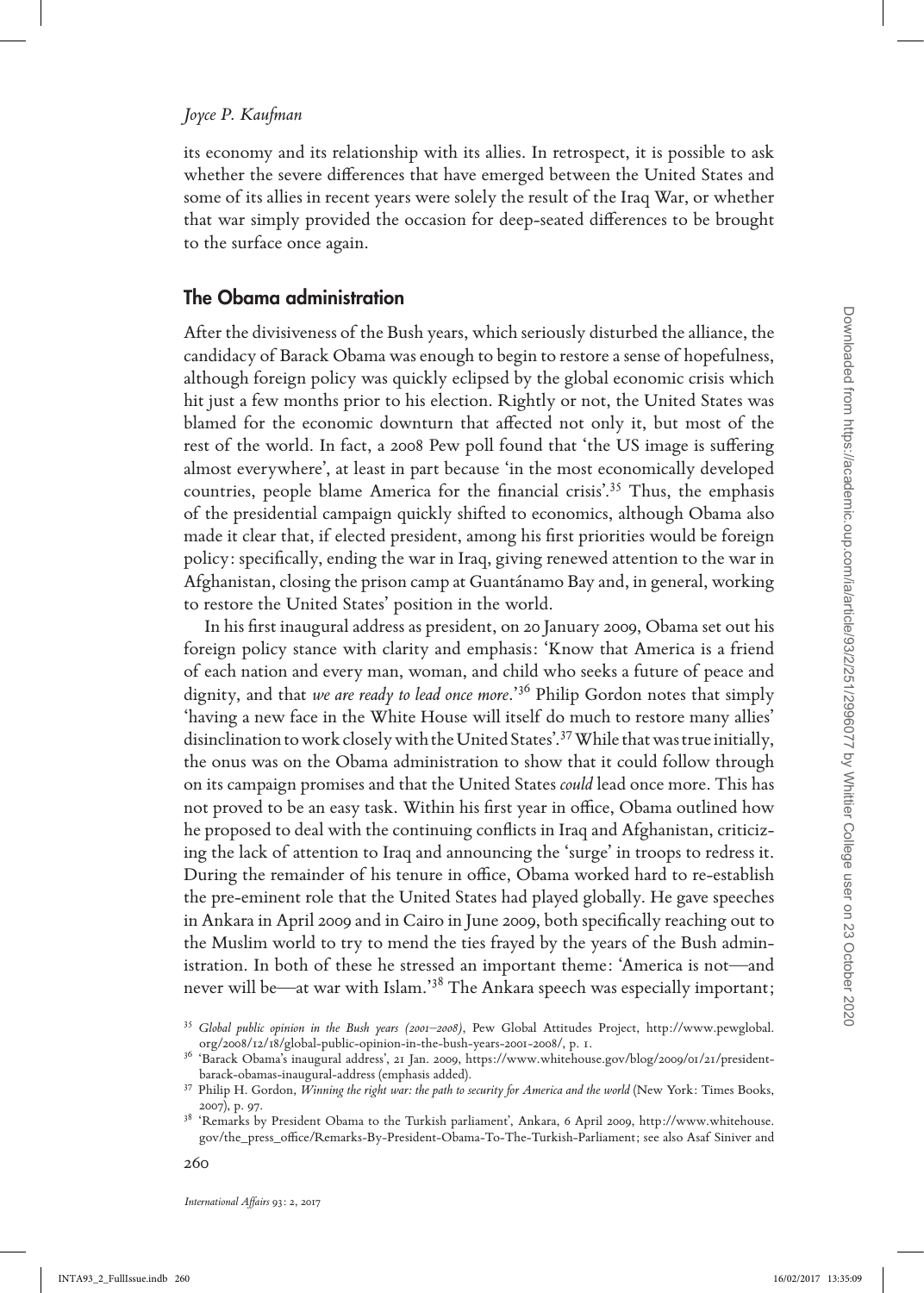Turkey is a NATO member with a strategic location geographically, and this speech was important in shoring up relations between the two allies.

The relationship between the United States and its European allies—the closest relationship that the United States has—were strained severely by the US decision to go to war with Iraq in 2003, as noted above. In an effort to restore those ties Obama met many European leaders, either individually or in the course of summit meetings, and he came into office wildly popular in Europe. Nonetheless, the lesson the President learned is that Europe as a whole is no longer willing to go along with whatever the United States wants or wherever the United States leads. It has become clear that 'Europe' is made up of independent countries as well as being a single bloc, and that there are differences among them, and with the United States, that are not easily bridged.39

Relations between the United States and its European allies were further strained relatively early in Obama's second term when information was leaked that the US National Security Agency had been collecting phone and data records of millions of Americans and had also bugged EU offices; this drew criticism from European leaders and cast a pall over Obama's trip to Berlin following the G8 summit in June 2013. Pressed by German Chancellor Angela Merkel, Obama said that 'terrorist threats in her country [Germany] were among those foiled by such intelligence operations worldwide—a contention that Ms Merkel seemed to confirm'.40 At a news conference held with the two leaders, Merkel said that 'she and Mr Obama had discussed the surveillance issue at length, indicating that it took precedence over subjects like the global economy and conflicts in Syria and Afghanistan'.41 This latest issue in many ways overshadowed what the administration hoped would be America's successful re-emergence on the world stage under Obama and his *rapprochement* with the European allies. IT is last that the college states are the set of the set of the set of the set of the set of the set of the set of the set of the set of the set of the set of the set of the set of the set of the set of the set of the se

Further questions about the US commitment to Europe were raised as a result of Obama's stated 'pivot to the Pacific', a policy shift designed to help counter the growing power of China, especially in the South and East China Seas. This policy decision emerged from findings documented in the 2010 *Nuclear Posture Review Report*, which notes: 'The United States and China's Asian neighbors remain concerned about China's current modernization efforts, including its qualitative and quantitative modernization of its nuclear arsenal.' Moreover, 'the lack of transparency surrounding its nuclear programmes—their pace and scope, as well as the strategy and doctrine that guide them—raises questions about China's future intentions.'42 It is this uncertainty that is so problematic for the United

Scott Lucas, 'The Islamic State lexical battleground: US foreign policy and the abstraction of threat', *International Affairs* 92: 1, Jan. 2016, pp. 63–80; Andreas Krieg, 'Externalizing the burden of war: the Obama Doctrine

<sup>&</sup>lt;sup>39</sup> Luis Simón, 'Europe, the rise of Asia and the future of the transatlantic relationship', International Affairs 91: 5,

Sept. 2015, pp. 969–90. <sup>40</sup> Jackie Calmes, 'Obama says surveillance helped in case in Germany', *New York Times*, 19 June 2013, http://

<sup>&</sup>lt;sup>41</sup> Calmes, 'Obama says surveillance helped in case in Germany'.<br><sup>42</sup> Department of Defense, *Nuclear Posture Review Report*, April 2010, http://www.defense.gov/Portals/1/ features/defenseReviews/NPR/2010\_Nuclear\_Posture\_Review\_Report.pdf. See also *International Affairs* 92: 4, July 2016, special issue on China's foreign policy, esp. Jinghan Zeng and Shaun Breslin, 'China's "new type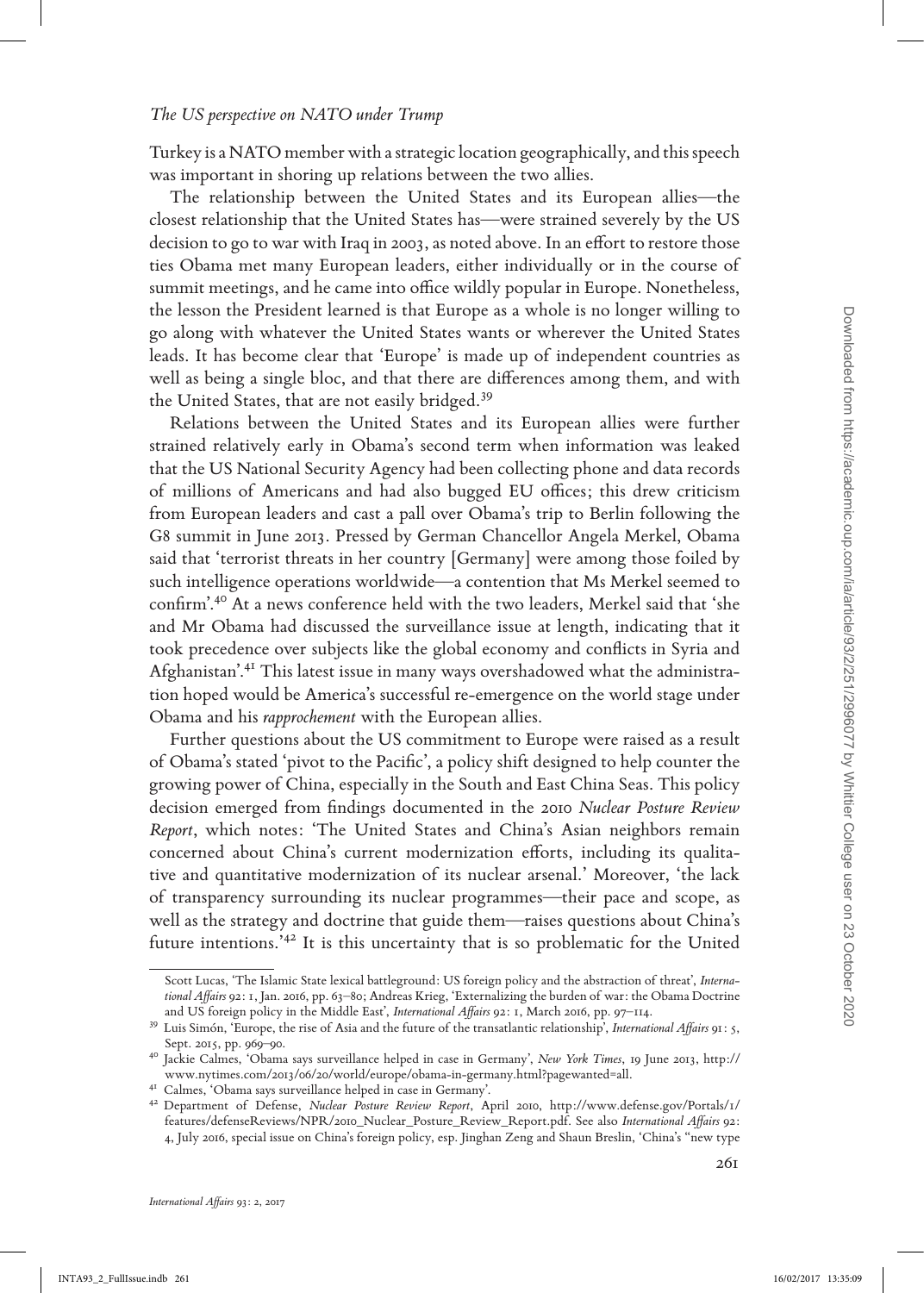States, and also for other states in the region (many of them US allies) that wonder about China's intentions and US commitment. As was the case decades earlier in the Vietnam War, however, this shift in policy raised concerns among some of the European allies about a potential diversion of US attention from Europe, as well as about overstretch of US military forces in the light of the continuing conflicts in the Middle East.

As noted in a piece published by the Institute for National Strategic Studies in 2014, which reflected the US interpretation of European reactions to the 'pivot', among the greatest concerns of the European allies was that the announced deployments of additional US troops to Asia 'might heighten the risks of a military confrontation involving China, its neighbours, and the United States'. However, as the authors also noted, some of the European reactions can be attributed to 'insufficient efforts by US officials to consult with their European counterparts in advance of the public rollout of the new strategy'.<sup>43</sup> So, according to this analysis, rather than reacting to the policy shift itself, European policy-makers were reacting to the way in which the shift was announced, which they equated with a 'dismissive' US attitude: not the first time such a cycle of action and reaction has occurred. Since then, however, European leaders have been reassured by both public and private declarations by senior US officials 'of the enduring American commitment to European security'.44 Further, the United States' forceful stand against Russian actions in Crimea and Ukraine in 2014 and 2015 also reassured its NATO allies, at least temporarily. 2014). The matrix of the particle in the particle in the sign of the particle in the sign of the sign of the sign of the most of a sign in the sign of the sign of the sign of the sign of the sign of the sign of the sign o

That said, one of the unintended consequences of the recent US actions regarding Asia has been to encourage Europeans to rethink their own strategy and policies towards that region, including expanding trade ties. This can be seen in changing policies on the part of the EU as a whole and by individual states. For example, under Angela Merkel's leadership Germany has forged a 'strategic relationship' with China, to include high-level government contact on a range of issues. France too has pursued 'broader and deeper trade, investment, and diplomatic relations with Asia–Pacific nations ...', thereby building on a pattern that it has had in the region for decades.45 Following his election in May 2012, France's President Hollande appointed two Asian specialists to key positions in his staff, another indicator of France's changing focus.<sup>46</sup> Since then, France has increased its trade relationship with China, which it, like Germany, sees as a strategic partnership.

The shift in US policy has also caused the United Kingdom to take a fresh look at its own relationship with Asia in the twenty-first century.<sup>47</sup> Britain already had

of Great Power relations": a G2 with Chinese characteristics?', pp. 773–94; Wu Xinbo, 'Cooperation, compe-

tition and shaping the outlook: the United States and China's neighbourhood diplomacy', pp. 849–68. <sup>43</sup> Leo G. Michel and James J. Przystup, *The US 'rebalance' and Europe: convergent strategies open doors to improved cooperation*, Strategic Perspectives no. 16 (Washington DC: Institute for National Strategic Studies, National

<sup>&</sup>lt;sup>44</sup> Michel and Przystup, *The US 'rebalance' and Europe*, p. 3.<br><sup>45</sup> Michel and Przystup, *The US 'rebalance' and Europe*, p. 6.<br><sup>46</sup> See Michel and Przystup, *The US 'rebalance' and Europe*, p. 7.<br><sup>47</sup> Paul Cornish and A and Security Review 2015', *International Affairs* 91: 2, March 2015, pp. 351–70.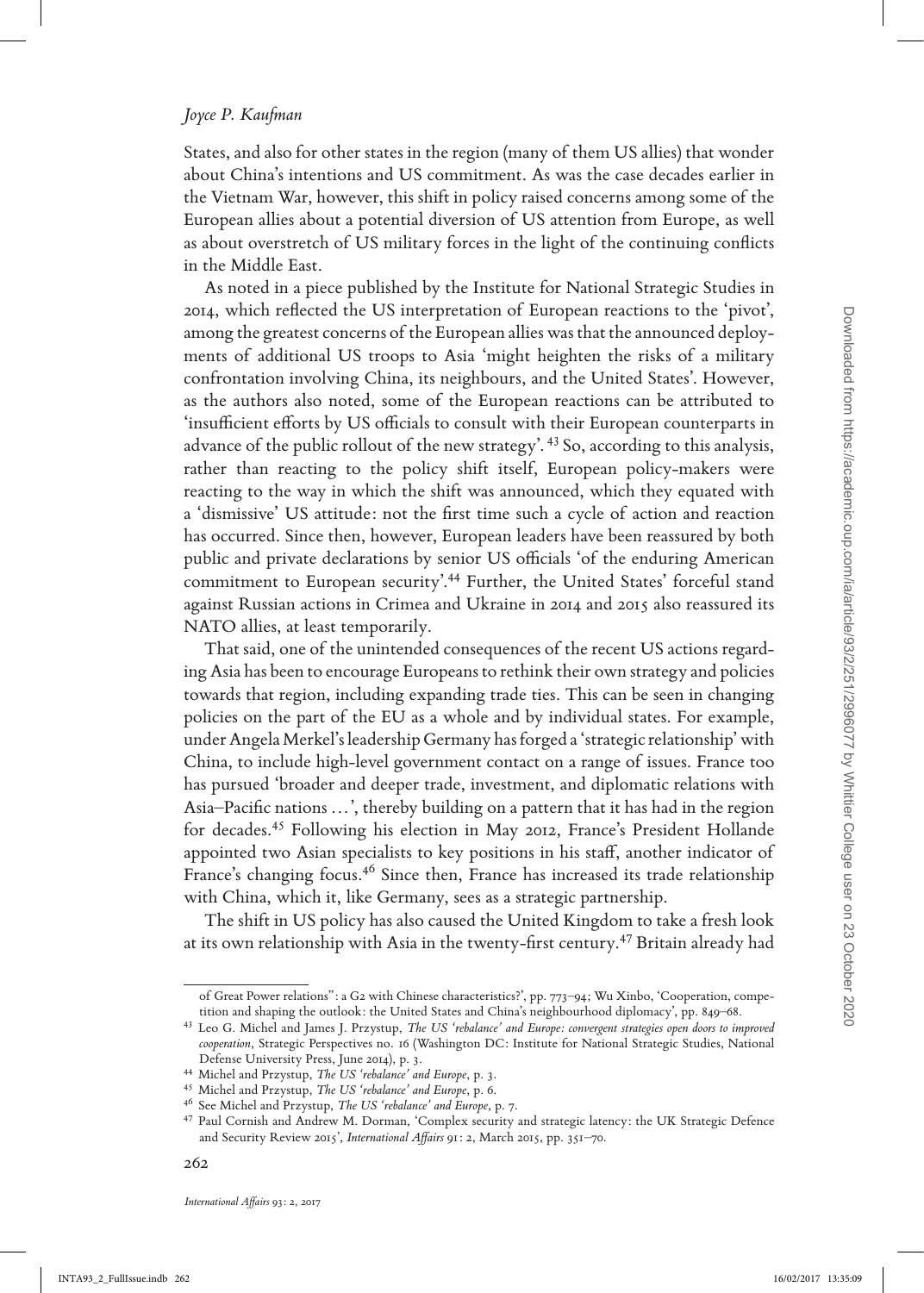## *The US perspective on NATO under Trump*

strong ties to the region through its Commonwealth relationships with Australia, Malaysia, New Zealand and Singapore, with which it established the Five Power Defence Arrangement in 1971. For some other European countries, however, the US decision has provided additional reasons to focus on European security needs, both with and without the United States.

Daniel Twinning of the German Marshall Fund of the United States offered a slightly different perspective in a 2015 article. While he acknowledged that individual European nations pursued their own policies regarding Asia, he advocated that the EU develop a common comprehensive policy for engagement with Asia.<sup>48</sup> He suggested that this would be a stronger policy and would be less likely to result in the splintering of alliances, such as NATO or the EU, in the face of a resurgent China. His concern—and it appears to be a valid one—is that competition for trade with China could serve as a wedge among the European nations at a time when they need to work together. We can put his argument another way by suggesting that the US pivot to Asia could have the effect of forcing the European allies to pursue their own individual interests at the expense of the common interest of the whole. Rather than enhancing security in Asia the alleged goal of the US policy shift—the result would be to undermine US security ties to Europe as the European countries, individually and/or collectively, formulate their respective policies regarding Asia.

## Trump and the prospects for US–NATO relations

In July 2016, the night before he was to accept his party's nomination for the presidency, Donald Trump was asked in an interview about his commitment to NATO and to defending the NATO allies if they were attacked. His response shocked and startled the allies. Trump said that 'if Russia attacked them [the Baltic states] he would decide whether to come to their aid only after reviewing if those nations have "fulfilled their obligations to us"'. According to coverage by the *New York Times*, this statement 'appeared to be the first time that a major candidate for president had suggested conditioning the United States' defense of its major allies'. It should also be noted that this statement 'was consistent ... with his previous threat to withdraw American forces from Europe and Asia if those allies fail[ed] to pay more for American protection'.49 During the 45-minute interview, Trump described how he 'would force allies to shoulder defence costs that the United States has borne for decades, cancel longstanding treaties he views as unfavorable, and redefine what it means to be a partner of the United States'.50 As might be expected, these comments raised concern not only among the European allies of the United States, but in all countries with which the United States has had a Interest of the superator of the magnitude of the substitute of the substitution of the substitution of the substitution of the substitution of the substitution of the substitution of the substitution of the substitution o

<sup>&</sup>lt;sup>48</sup> See Daniel Twining, 'Europe's incomplete pivot to Asia', Asian Institute for Policy Studies, The Asan Forum, 9 April 2015, http://theasanforum.org/europes-incomplete-pivot-to-asia/.

<sup>&</sup>lt;sup>49</sup> David E. Sanger and Maggie Haberman, 'Donald Trump sets condition for defending NATO allies against attack', *New York Times*, 20 July 2016, http://www.nytimes.com/2016/07/21/us/politics/donald-trump-issues.

html?\_r=0. <sup>50</sup> Sanger and Haberman, 'Donald Trump sets condition'.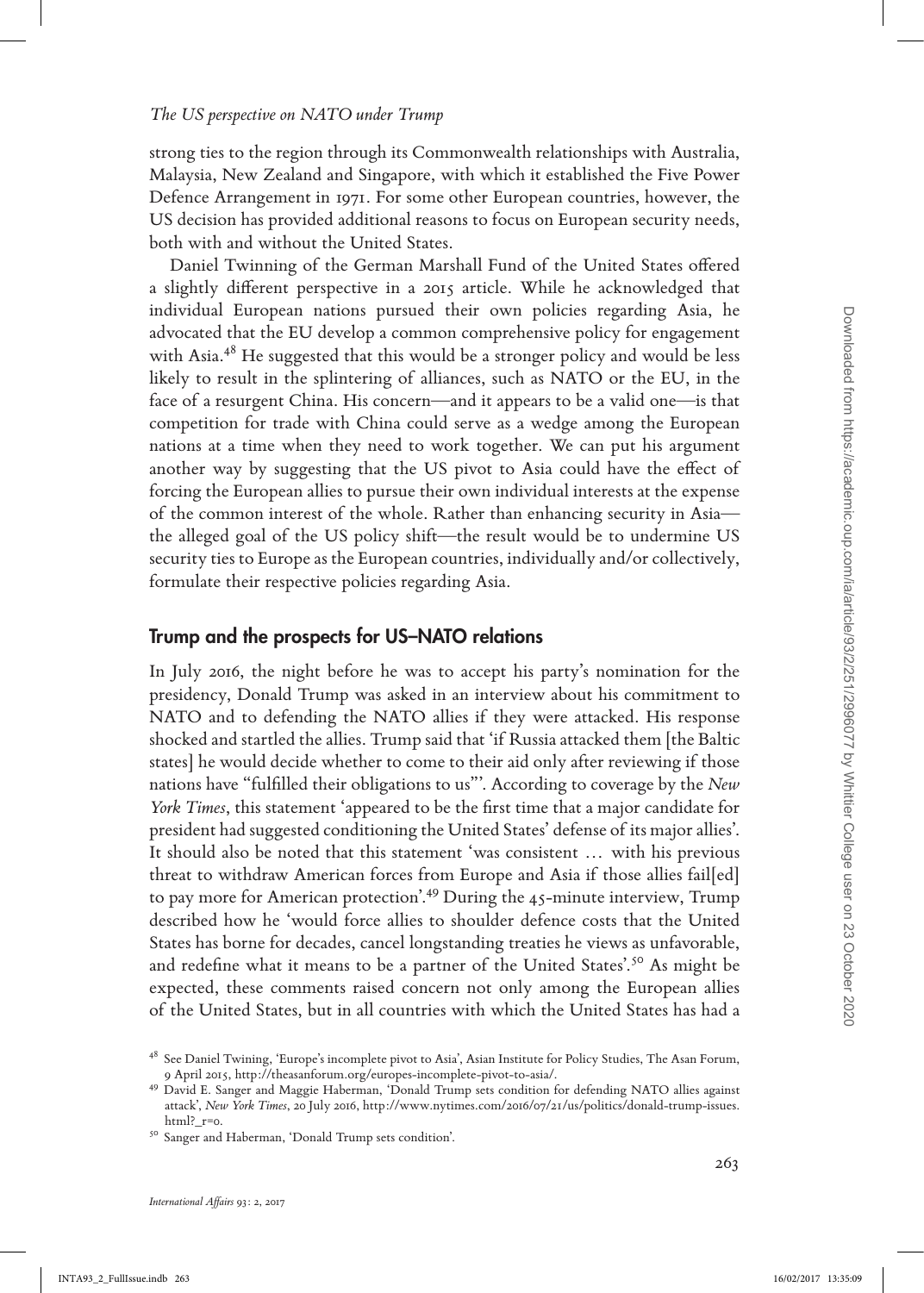security relationship. In many ways, those comments struck hardest at the NATO allies, which were already concerned about the extent of US commitments, especially in the face of a resurgent Russia. Trump's support of Russia's President Putin and his unwillingness to recognize the aggressive nature of Russia's actions in Ukraine and Crimea seemed to be directed especially at the Baltic states of Estonia, Latvia and Lithuania, all NATO members.<sup>51</sup>

The unconventional nature of Trump's campaign, his unlikely election as president, and his apparent reordering of US security and foreign policy priorities have combined to undermine other nations' confidence in the United States as a world leader at a time of increasing global uncertainty, even instability. What made his ascent to the presidency of the United States and the leadership of a major military and economic power particularly unlikely has been Trump's apparent disregard for precedent and for the priorities that have largely managed to keep peace internationally since the end of the Second World War. As noted above, there have been strains in the Atlantic alliance before, some major, some less so. However, the strength and common purposes of NATO have been great enough to overcome those and to keep the alliance united for the greater good. The comments made by Trump during the campaign and since his election have been enough to cause concern about whether NATO can withstand this latest attack from its major partner and putative leader. EVERT AND THE INTERFET CONDITIONS OF THE VALUE CONDITIONS (When make the state of the state of the constrained from the properties of the brighting of the properties of the brighting of the properties of the brighting of

For clues about what might happen we may usefully turn to Trump's choice for Secretary of Defense: Marine General James N. Mattis (retired), who had served as NATO's Supreme Allied Commander for Transformation from 2007 to 2009. While Mattis has indeed spoken of the need for all NATO members to spend at least 2 per cent of their GDP on defence, long a NATO goal, he is perceived as someone who supports the goals and role of the alliance. During his tenure at NATO his main focus was on improving the military readiness of the allies. He is also perceived to be a serious strategic thinker as well as an influential military leader who is not likely to change US military policy quickly or without careful study. That has provided some reassurance, both within the United States and beyond.

Furthermore, there are already indicators that General Mattis and President Trump do not agree on a range of issues, and the hope is that Mattis can be a necessary counterweight to ensure the stability of the alliance with US commitment as an anchor. While Mattis favours a tougher stance towards US adversaries, such as Iran, which he has called 'the single most enduring threat to stability and peace in the Middle East', he has also argued that, despite the weaknesses of the Iran nuclear deal, 'he did not see a way that Washington could go back on it, because any unilateral sanctions issued by the United States would not be as valuable if allies were not on board'.<sup>52</sup> Early indicators are that, unlike President Trump, Secretary

<sup>51</sup> David S. Yost, 'The Budapest Memorandum and Russia's intervention in Ukraine', *International Affairs* 91: 3, May 2015, pp. 505–38. <sup>52</sup> Dan Lamothe, 'Trump picks retired Marine Gen. James Mattis for secretary of defense', *Washington Post*, 1 Dec.

<sup>2016,</sup> https://www.washingtonpost.com/world/national-security/trump-has-chosen-retired-marine-genjames-mattis-for-secretary-of-defense/2016/12/01/6c6b3b74-aff9-11e6-be1c-8cec35b1ad25\_story.html?utm\_ term=.a8a7884ae5c9.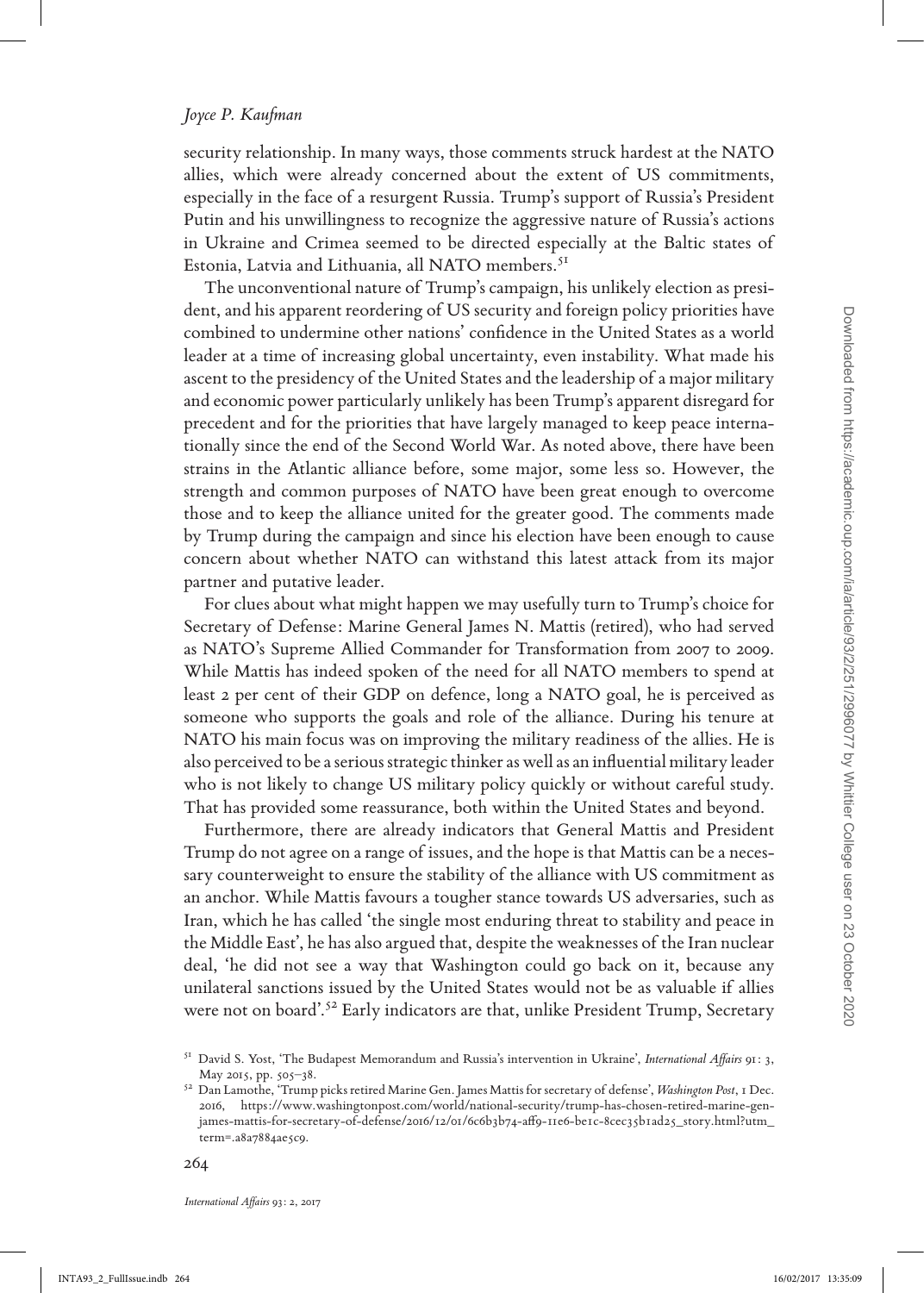#### *The US perspective on NATO under Trump*

of Defense Mattis understands the larger strategic issues, including the necessity of working multilaterally as a key aspect of US security policy. Similarly, the statements of Rex Tillerson during his confirmation hearings as Secretary of State provide more clues to the future behaviour and policies of the country; and he too seemed to offer positions that contradicted those put forward by Trump. For example, in his opening remarks to the Senate Tillerson affirmed the necessity of US leadership globally, while Trump 'has cast the US as overextended and in need of an "America first" policy'53—a theme that the new President stressed forcefully in his inaugural address on 20 January.<sup>54</sup> Tillerson comes into the position of Secretary of State never having served in the government and, holding the post at the pleasure of the President, will ultimately be responsible for implementing the Trump administration's policies.

## **Conclusion**

There are important lessons to be learned from the United States' relationship with its European allies, and the interaction between and among them. The first is that the individual who holds the office of president does have a direct impact on other countries' perceptions of the United States. We can see this clearly with the change in attitudes towards the United States from the Bush presidency to that of Obama and now Trump. Second, even though many, both within the United States and abroad, disagreed with some of the Obama administration's policies, other countries regained confidence in the United States and in that President to lead. That perception generated important goodwill on the part of US allies. And third, as Obama leaves office, while there is still a belief in the importance of the relationships—political, military, economic—between the United States and the countries of Europe, those relationships are once again under threat. Where candidate Hillary Clinton spoke of the importance of such relationships, candidate Trump disparaged them, thereby sowing seeds of mistrust that have been reinforced by early statements made by the incoming President. or an<br>
an America rate of the President on 2018 have the new Presenctive restriction of<br>
Section of the phenomenon of the president with the government and, halling the past<br>and the plasmar of the President, will alterna

The European allies have their own issues to deal with, not least how to respond to the result of the 'Brexit' vote in June 2016 and the British decision to leave the European Union. Although it might appear that this has little to do with the United States, the reality is that the United States is tied to the EU as an economic bloc—the largest trading partner that the United States has. Also, the departure of Britain from the EU raises questions about European security and what this might mean for NATO. During the presidential election campaign Trump raised questions about the relevance of NATO in the wake of the Cold War, claiming that the United States is bearing too much of the burden for Europe's security. In contrast, Clinton talked about the importance of NATO, especially in the face of a resurgent Russia. This difference in approach also reflects the divergence between

<sup>53</sup> Waldhem et al., 'Tillerson veers from Trump line'. 54 '"America first": full transcript and video of Donald Trump's inaugural address', *Wall Street Journal*, 20 Jan. 2017, http://blogs.wsj.com/washwire/2017/01/20/america-first-full-text-of-donald-trumps-inaugural-address/. The full text, some with annotation, can be found at virtually every major news source.